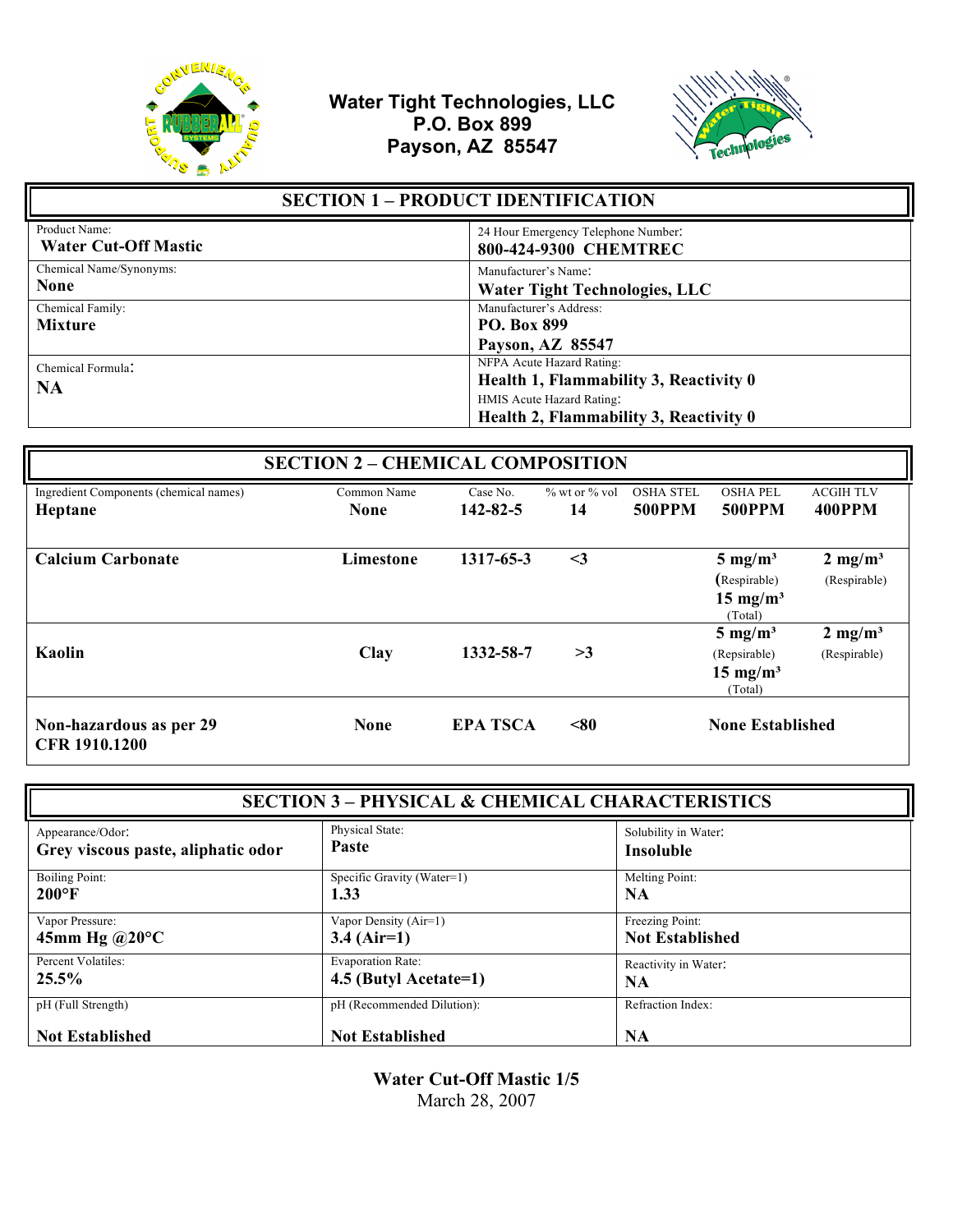



| <b>SECTION 4- FIRE &amp; EXPLOSION HAZARD DATA</b>                                                                                                                                                                                                                                                                                   |                                                                                                                                                                                                   |                                                                                                                                                                                                                                                                                                                                                                     |  |
|--------------------------------------------------------------------------------------------------------------------------------------------------------------------------------------------------------------------------------------------------------------------------------------------------------------------------------------|---------------------------------------------------------------------------------------------------------------------------------------------------------------------------------------------------|---------------------------------------------------------------------------------------------------------------------------------------------------------------------------------------------------------------------------------------------------------------------------------------------------------------------------------------------------------------------|--|
| Flash Point:<br>$14^{\circ}$ F                                                                                                                                                                                                                                                                                                       |                                                                                                                                                                                                   | Flammable Limits (in air)<br><b>LEL 1.0%</b><br><b>UEL 7.0%</b>                                                                                                                                                                                                                                                                                                     |  |
| Extinguishing Media:<br>Carbon Dioxide, foam, sand/earth. Dry chemical and<br>foam can also be used. If material has ignited, use water<br>spray to disperse vapors and protect firefighters. Water<br>may be used to flush spills away from exposures.                                                                              | Fire Fighting Procedures:                                                                                                                                                                         | Firefighters should wear full protective<br>clothing including self-contained breathing<br>apparatus to prevent inhalation of smoke and<br>decomposition products. Toxic fumes and<br>vapors may be involved. Use water spray to<br>cool adjacent surfaces and fire-exposed<br>containers only. Protect against inhalation of<br>combustion products.               |  |
| Method Used:<br><b>Tagliabue closed tester</b>                                                                                                                                                                                                                                                                                       | <b>Unknown</b>                                                                                                                                                                                    | Auto-Ignition Temperature:                                                                                                                                                                                                                                                                                                                                          |  |
| Hazardous Decomposition Products:<br>Carbon Dioxide, Carbon Monoxide, Oxides of Nitrogen,<br>and Sulfur Dioxide.                                                                                                                                                                                                                     | Special Fire & Explosion Hazards:<br>Cool heated containers with water stream. Keep<br>away from open flames and sparks. Heated containers<br>release fumes that settle in low areas and explode. |                                                                                                                                                                                                                                                                                                                                                                     |  |
| <b>SECTION- 5 HEALTH HAZARD DATA</b>                                                                                                                                                                                                                                                                                                 |                                                                                                                                                                                                   |                                                                                                                                                                                                                                                                                                                                                                     |  |
| Permissible Exposure Limit:<br><b>Not Established</b><br>Chronic Effects:<br>May cause kidney, liver, spleen and central nervous system damage.<br>May cause brain cell and neuromuscular damage according to animal<br>studies.<br>Effects of Overexposure:<br>Pre-existing lung, skin, eye, pulmonary or nervous system conditions |                                                                                                                                                                                                   | Signs and Symptoms of Exposure:<br>Sensitive individuals may exhibit eye, nose,<br>throat or dermal irritation with prolonged<br>exposure to processing fumes or vapors.<br>Eye contact may cause irritation, redness,<br>tearing and blurred vision. Prolong<br>breathing of fumes may cause damage to<br>the central nervous system and cause<br>unconsciousness. |  |
| may be aggravated by exposure to this product.<br>Acute:<br>Inhalation may cause respiratory system irritation and central nervous<br>system depression characterized by headache, dizziness, muscular<br>weakness and fatigue. May cause unconsciousness if exposure is                                                             |                                                                                                                                                                                                   | Carcinogenicity:<br><b>None</b>                                                                                                                                                                                                                                                                                                                                     |  |

**Water Cut-Off Mastic 2/5** March 28, 2007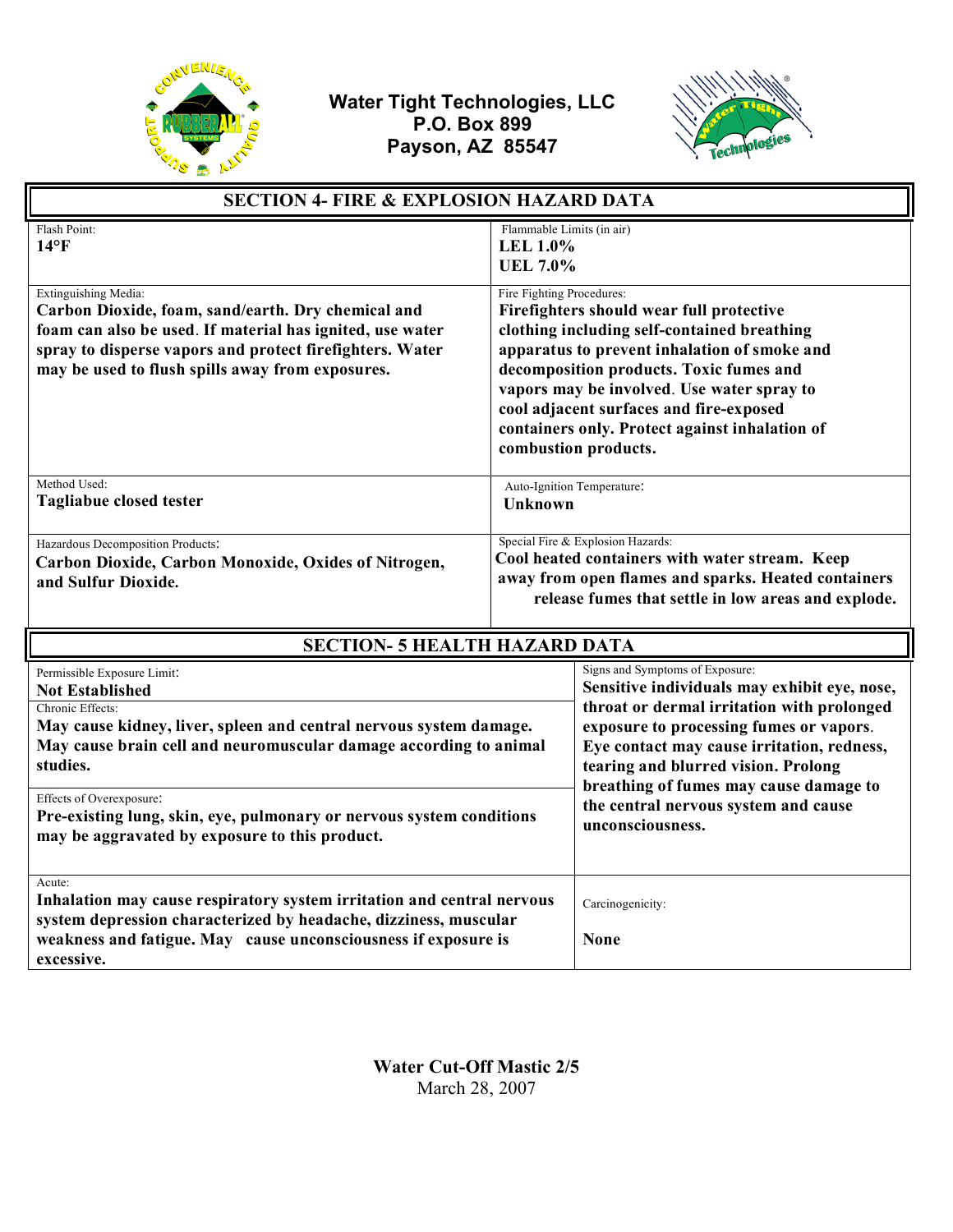

**Water Tight Technologies, LLC P.O. Box 899 Payson, AZ 85547**



Emergency & First Aid Procedures:

Eye Contact: **Flush with water for 15 minutes. Contact physician.** Skin Contact:

**Clean with rubbing alcohol followed immediately by washing with** 

**soap and water.**  Inhalation:

**Remove to fresh air and administer oxygen if breathing is labored.** 

**Give artificial respiration is breathing is stopped.**

**Seek immediate medical attention if oxygen or artificial respiration is** 

 **administered.**

Ingestion:

**Do not induce vomiting. Consult and inform a physician of the** 

**incident and the type and nature of the material.**

Primary Route of Entry:

**Inhalation, skin.**

#### **SECTION 6 – REACTIVITY DATA** Stability: **Stable at ambient temperatures and pressures.** Incompatibility: **Strong oxidizers, acids and bases.** Hazardous Decomposition Products: **Toxic gases or vapors, such as carbon monoxide, carbon dioxide and other decomposition products may be released during a fire.** Hazardous Polymerization: **Will not occur** Conditions to Avoid: **Open flames, sparks, static electricity, and welding arcs.**

# **SECTION 7 - SPILL OR LEAK PROCEDURES**

Steps to be taken in case material is released or spilled: Small spill:

**Remove ignition sources. Absorb on inert material. Use non-sparking tools, scoop or shovel material into secure containers proper disposal. Use personal protective equipment as outlined below.**

Large Spill:

**Same as small spill**.

Waste Disposal Method:

**As a hazardous waste in accordance with EPA/RCRA regulations 40 CFR 261.21 (a) (1). Ignitability: D001.**

**Water Cut-Off Mastic 3/5** March 28, 2007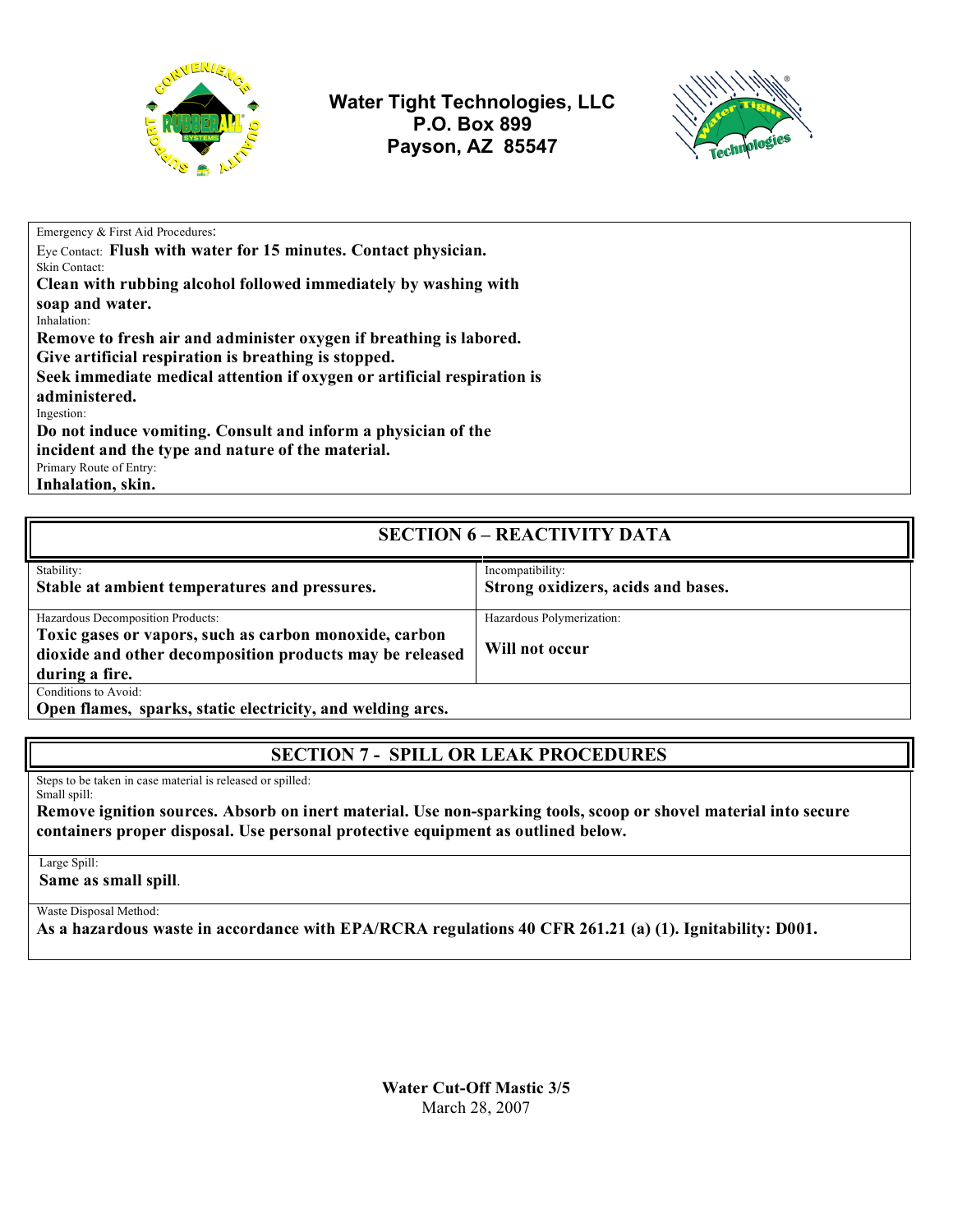

**Water Tight Technologies, LLC P.O. Box 899 Payson, AZ 85547**



| <b>SECTION 8 – SPECIAL PROTECTION</b>                                                                        |                                                     |  |
|--------------------------------------------------------------------------------------------------------------|-----------------------------------------------------|--|
| Respiratory Protection:                                                                                      | Eye Protection:                                     |  |
| Approved OSHA organic vapor mask.                                                                            | Safety glasses recommended.                         |  |
| Protective Gloves:                                                                                           | Other Protective Equipment:                         |  |
| Impervious gloves are recommended to prevent skin<br>contact. Neoprene, Nitrile rubber, or Polyvinyl gloves. | None required under normal installation conditions. |  |

Ventilation:

**Store and use in well ventilated areas**. **Anticipated use for outdoors only. Local exhaust ventilation is recommended to minimize any vapor buildup or exposure.**

### **SECTION 9 – SPECIAL PRECAUTIONS OR OTHER COMMENTS**

Storage/Handling:

 **Store in cool, dry, well ventilated facility. Use away from all sources of direct heat and ignition. Keep containers closed when not in use.**

Other Precautions:

**Store material in original shipping packaging**. **Ground all transfer containers and equipment to prevent static electricity. Vapors may settle in low areas. Provide adequate ventilation.**

Work/Hygienic Practices:

**Maintain good personal hygiene practices. Wash contaminated clothing before reuse. Do not eat, drink, or smoke in work areas. Wash exposed skin before eating, drinking, smoking, or applying cosmetics**.

| <b>SECTION 10 - TRANSPORTATION</b>                                                                                |                         |  |
|-------------------------------------------------------------------------------------------------------------------|-------------------------|--|
| Regulatory Agency:                                                                                                | Identification Number:  |  |
| U.S.A., DOT, IMO                                                                                                  | <b>UN1133</b>           |  |
| Proper Shipping Name:                                                                                             | Labels Required:        |  |
| <b>Adhesives</b>                                                                                                  | <b>Flammable Liquid</b> |  |
| Hazard Classification:                                                                                            | Packing Group:          |  |
| 3                                                                                                                 | 11                      |  |
| Other Requirements:<br>49 CFR 172.101 Adhesives, UN1133, IMDG Class 3.2, Pg.<br>3174 Flash Point $-10^{\circ}$ C. |                         |  |

**Water Cut-Off Mastic 4/5** March 28, 2007